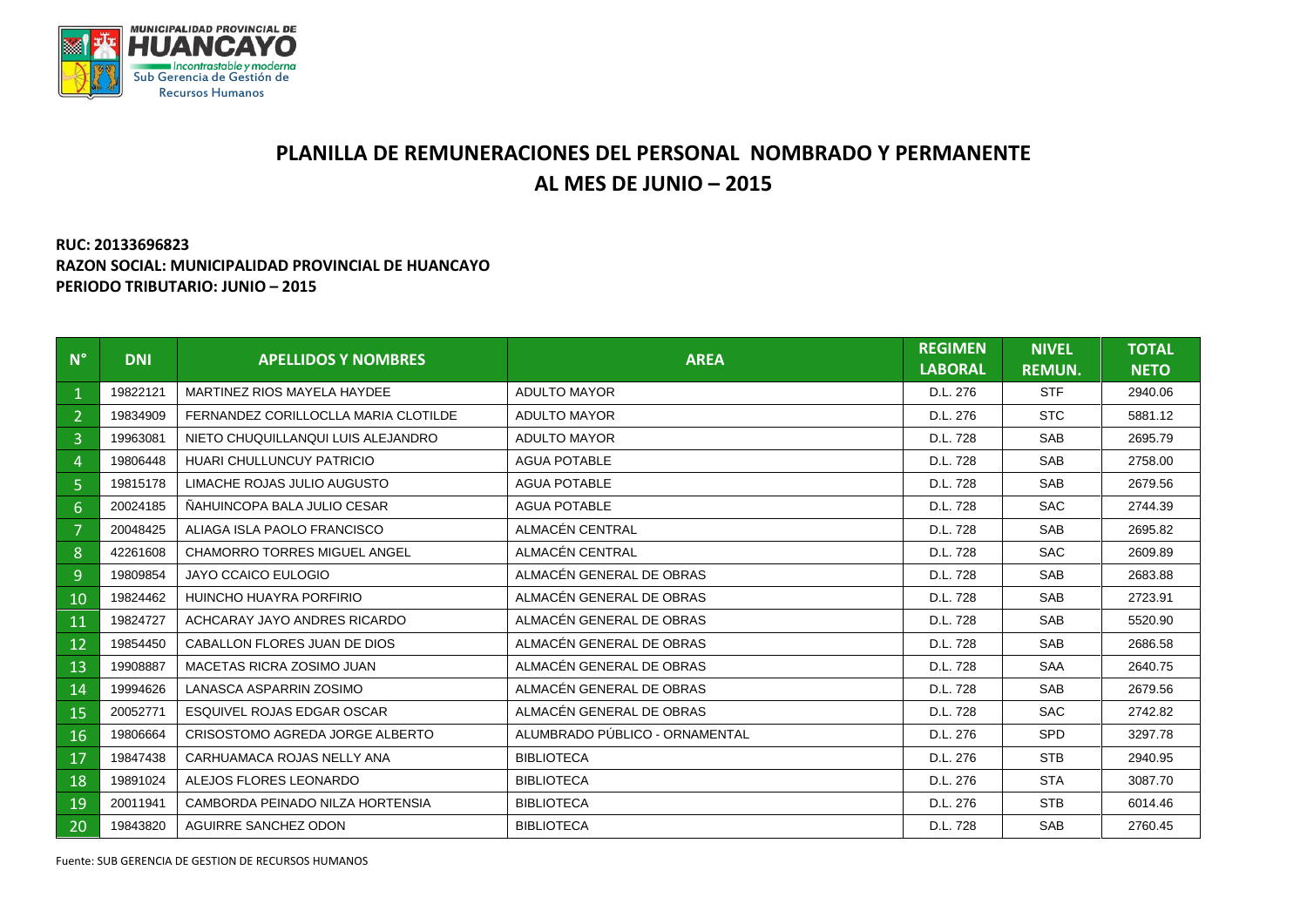

| 21 | 19847987 | ROJAS CUICAPUSA HAYDEE ZOSIMA           | <b>BIBLIOTECA</b>                          | D.L. 728 | <b>SPD</b> | 3176.51 |
|----|----------|-----------------------------------------|--------------------------------------------|----------|------------|---------|
| 22 | 19854510 | LAZO DE LA CRUZ LALY CARMEN             | <b>BIBLIOTECA</b>                          | D.L. 728 | <b>SAB</b> | 2683.86 |
| 23 | 19855949 | TAPIA SUAREZ GUILLERMO                  | <b>BIBLIOTECA</b>                          | D.L. 728 | <b>SAB</b> | 2754.56 |
| 24 | 25638865 | ROJAS BALDEON VIRGINIA                  | <b>BIBLIOTECA</b>                          | D.L. 728 | <b>SAC</b> | 2751.10 |
| 25 | 19850199 | SOTO MENDIZABAL CONSUELO                | <b>BIENES PATRIMONIALES</b>                | D.L. 276 | <b>STE</b> | 2959.10 |
| 26 | 19853320 | MAURICIO BARZOLA ELSA MARIA             | <b>BIENES PATRIMONIALES</b>                | D.L. 276 | <b>SPE</b> | 3181.64 |
| 27 | 19855926 | SOTOMAYOR SALVATIERRA LUIS DONATO       | <b>BIENES PATRIMONIALES</b>                | D.L. 276 | STB        | 5881.90 |
| 28 | 19862370 | ROMERO MENDOZA MAXIMO FELIX             | <b>BIENES PATRIMONIALES</b>                | D.L. 276 | <b>STE</b> | 2962.98 |
| 29 | 19928397 | FLOR MONTES ROSA MARIA ISABEL           | <b>BIENES PATRIMONIALES</b>                | D.L. 276 | <b>STA</b> | 3035.46 |
| 30 | 20000006 | CANEZ BASTIDAS LUIS ROBERTO             | <b>BIENES PATRIMONIALES</b>                | D.L. 276 | <b>STB</b> | 3010.23 |
| 31 | 20023063 | MIGUEL LIZARRAGA MIRIAM JUANA           | <b>BIENES PATRIMONIALES</b>                | D.L. 276 | STD.       | 2980.43 |
| 32 | 23641889 | VALENZUELA AMANCAY ARTURO               | <b>BIENES PATRIMONIALES</b>                | D.L. 728 | SAB        | 2754.56 |
| 33 | 20063688 | ALEJANDRO HUANUCO YESENIA LIZ           | CATASTRO URBANO                            | D.L. 728 | <b>SAB</b> | 2620.82 |
| 34 | 19854599 | NANA TORRES FLUMENCIO                   | <b>CENTRO MEDICO MUNICIPAL</b>             | D.L. 728 | <b>SAB</b> | 5241.64 |
| 35 | 19857293 | ARTEAGA LEON VICTOR                     | <b>CENTRO MEDICO MUNICIPAL</b>             | D.L. 728 | <b>SAB</b> | 2636.87 |
| 36 | 20020242 | HUAMAN LAZO JESUS                       | CENTRO MEDICO MUNICIPAL                    | D.L. 728 | <b>SAB</b> | 5421.92 |
| 37 | 19990270 | NUÑEZ SOLIS AUGUSTO                     | COMPL. RECREACIONAL CERRITO DE LA LIBERTAD | D.L. 728 | <b>SAB</b> | 2692.23 |
| 38 | 19802143 | URTECHO FLORES MARIA LUISA ELBA         | <b>DEFENSA CIVIL</b>                       | D.L. 276 | <b>STB</b> | 3009.53 |
| 39 | 19828649 | CERVANTES DELGADILLO OSCAR              | <b>DEFENSA CIVIL</b>                       | D.L. 728 | <b>SAC</b> | 2684.89 |
| 40 | 19855013 | ANCHIRAICO VALLADARES AVENCIO CUPERTINO | <b>DEFENSA CIVIL</b>                       | D.L. 276 | <b>STD</b> | 2916.45 |
| 41 | 19857017 | INGA VELIZ FIDEL SANTOS                 | <b>DEFENSA CIVIL</b>                       | D.L. 276 | <b>STF</b> | 2875.79 |
| 42 | 19917861 | MEZA GALLARDO ANTENOR CIRO              | DEFENSA CIVIL                              | D.L. 276 | SAB        | 2679.56 |
| 43 | 19961370 | OSORES CARDENAS ADMELIANO MARINO        | <b>DEFENSA CIVIL</b>                       | D.L. 728 | <b>SAB</b> | 2683.88 |
| 44 | 20023961 | MORAN MOLINA TEODORO                    | DEFENSA CIVIL                              | D.L. 728 | <b>SAB</b> | 2692.38 |
| 45 | 19924799 | SANCHEZ SALAZAR MARIA ESTHER            | <b>DEMUNA</b>                              | D.L. 276 | <b>SPD</b> | 3254.29 |
| 46 | 20045074 | ANDAMAYO CARHUAMACA AGUSTIN ANTONIO     | <b>DEMUNA</b>                              | D.L. 728 | <b>SAB</b> | 2754.56 |
| 47 | 19805047 | YAURI SIHUINCHA JULIO                   | DEPORTES Y RECREACIÓN                      | D.L. 728 | <b>SAB</b> | 2683.00 |
| 48 | 19877007 | MENDOZA TICSE LOURDES VILMA             | DEPORTES Y RECREACIÓN                      | D.L. 276 | STA        | 3036.33 |
| 49 | 19855775 | <b>FLORES VIVAS LAURA NANCY</b>         | <b>GERENCIA DE ADMINISTRACIÓN</b>          | D.L. 276 | <b>STB</b> | 3006.35 |
| 50 | 19887900 | ROMAN ROMAN RAUL EBORCIO                | <b>GERENCIA DE ADMINISTRACIÓN</b>          | D.L. 276 | <b>SPD</b> | 3366.65 |
| 51 | 19881482 | PALOMINO HERRERA CARLOS JESUS           | <b>GERENCIA DE ASESORIA JURÍDICA</b>       | D.L. 276 | <b>STE</b> | 2958.88 |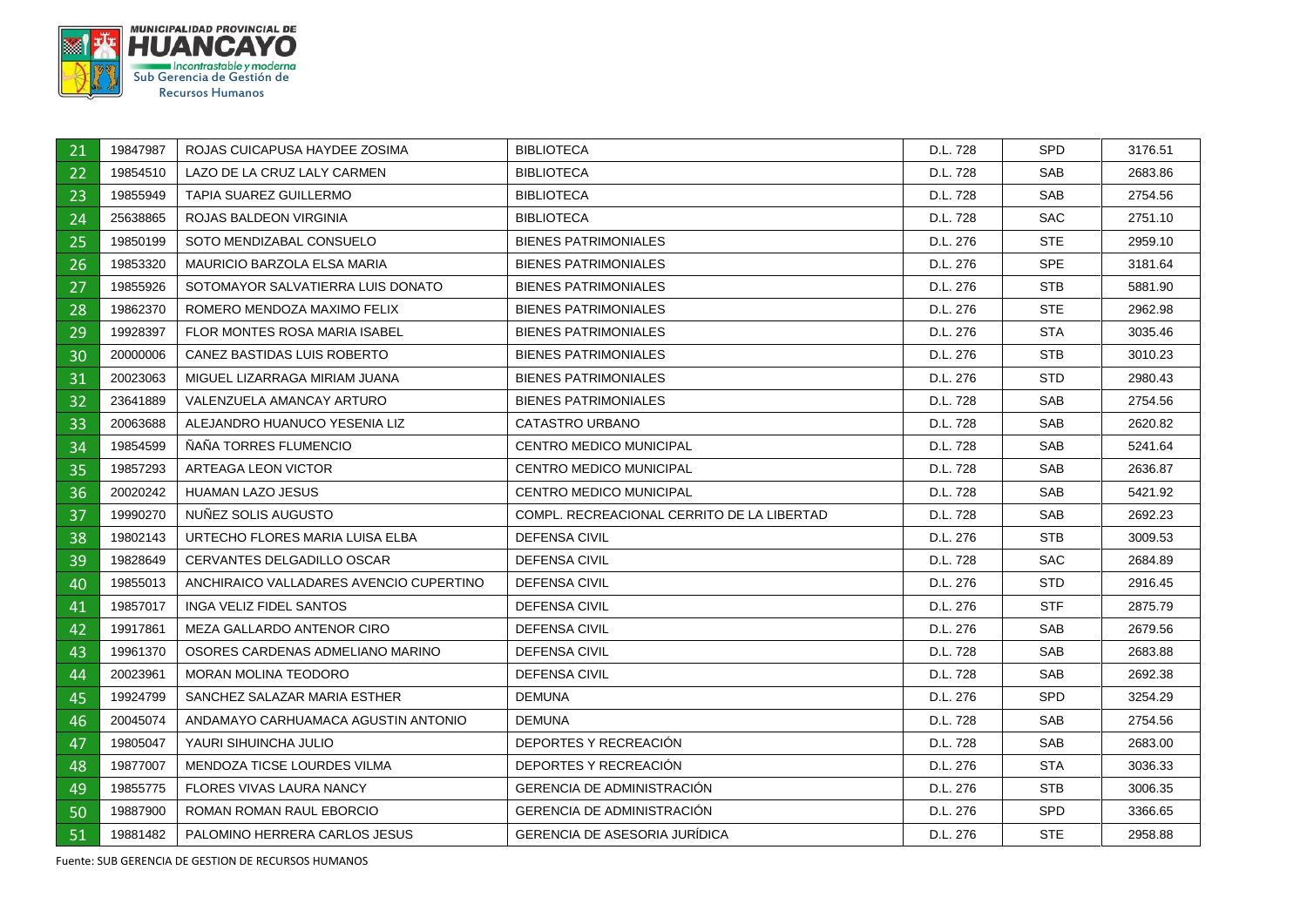

| 52 | 19916875 | PONCE LIBANO MIRYAM ANA              | <b>GERENCIA DE ASESORIA JURIDICA</b>      | D.L. 276 | STA        | 2962.62 |
|----|----------|--------------------------------------|-------------------------------------------|----------|------------|---------|
| 53 | 19954575 | DAMAS ESPINOZA GLADYS                | <b>GERENCIA DE ASESORIA JURÍDICA</b>      | D.L. 276 | <b>STC</b> | 2927.77 |
| 54 | 19834582 | <b>JARA CHOQUE ELIZABETH</b>         | GERENCIA DE DESARROLLO E INCLUSIÓN SOCIAL | D.L. 276 | <b>SAE</b> | 5533.12 |
| 55 | 19944840 | YARIN ALVARADO LILIA AMALIA          | <b>GERENCIA DE DESARROLLO URBANO</b>      | D.L. 728 | <b>SAB</b> | 2754.56 |
| 56 | 19810333 | DEL RIO ORELLANA ANGEL SEMINARIO     | <b>GERENCIA DE OBRAS PUBLICAS</b>         | D.L. 728 | <b>SAC</b> | 2747.14 |
| 57 | 19830775 | WARTHON QUINTANA HUGO                | <b>GERENCIA DE OBRAS PUBLICAS</b>         | D.L. 728 | <b>SAB</b> | 2683.66 |
| 58 | 19826980 | CANESSA VILCAHUAMAN OSCAR PASCUAL    | <b>GERENCIA DE OBRAS PUBLICAS</b>         | D.L. 276 | <b>SPC</b> | 3264.04 |
| 59 | 19854437 | DONAYRE BORJAS JORGE CELEDONIO       | <b>GERENCIA DE OBRAS PUBLICAS</b>         | D.L. 276 | <b>SPD</b> | 3245.17 |
| 60 | 19854402 | <b>FLORES ORELLANA LUCIO</b>         | <b>GERENCIA DE OBRAS PUBLICAS</b>         | D.L. 728 | <b>SAB</b> | 2692.38 |
| 61 | 19929904 | SANABRIA VILLALVA WENCESLAO MELECIO  | <b>GERENCIA DE OBRAS PUBLICAS</b>         | D.L. 728 | <b>SAB</b> | 2758.88 |
| 62 | 19944629 | <b>MESCUA GARCIA PEDRO MOISES</b>    | <b>GERENCIA DE OBRAS PUBLICAS</b>         | D.L. 728 | <b>SAB</b> | 2684.33 |
| 63 | 19849981 | MORALES ZUBILETE BASILISA            | <b>GERENCIA DE PLANEAM Y PRESUPUESTO</b>  | D.L. 276 | <b>SPB</b> | 3283.83 |
| 64 | 19858036 | HUARINGA ROSALES MELINDA MARCELA     | <b>GERENCIA DE PLANEAM.Y PRESUPUESTO</b>  | D.L. 276 | SAE        | 2770.64 |
| 65 | 20405892 | <b>GARCIA RODRIGUEZ ANA MERCEDES</b> | <b>GERENCIA DE PLANEAM Y PRESUPUESTO</b>  | D.L. 276 | STC.       | 3002.10 |
| 66 | 19856663 | ALDANA CHAVEZ MIGUEL ARLES           | GERENCIA DE PLANEAM Y PRESUPUESTO         | D.L. 728 | <b>SAB</b> | 2846.38 |
| 67 | 19806489 | POMAYAY VILCHEZ JULIO CESAR          | GERENCIA DE SECRETARIA GENERAL            | D.L. 276 | <b>SPA</b> | 3212.64 |
| 68 | 19812883 | MEZA CASTAÑEDA RUBEN JESUS           | <b>GERENCIA DE SECRETARIA GENERAL</b>     | D.L. 276 | STF.       | 2943.94 |
| 69 | 19828155 | NINAMANGO ROJAS ELENA ROSA           | <b>GERENCIA DE SECRETARIA GENERAL</b>     | D.L. 276 | STA        | 2962.62 |
| 70 | 20011790 | SALGUERANO DIAZ VICTORIA ROSA        | <b>GERENCIA DE SECRETARIA GENERAL</b>     | D.L. 276 | <b>SAE</b> | 2707.22 |
| 71 | 19998472 | POSADAS CANO FIDENCIANO LEOPOLDO     | <b>GERENCIA DE SER PUBLICOS LOCAL</b>     | D.L. 276 | <b>STB</b> | 3006.13 |
| 72 | 19831566 | OLIVERA PACHECO FELIPE SANTIAGO      | <b>GERENCIA DE SERVICIOS PUBLICOS</b>     | D.L. 728 | <b>SAB</b> | 2683.88 |
| 73 | 19891797 | HUINCHO HUAYRA HILARIO               | <b>GERENCIA DE SERVICIOS PUBLICOS</b>     | D.L. 728 | <b>SAB</b> | 2636.58 |
| 74 | 19919909 | <b>MARTELL MARCELO EMILIO</b>        | <b>GERENCIA DE SERVICIOS PUBLICOS</b>     | D.L. 276 | <b>SPE</b> | 3172.03 |
| 75 | 19855470 | ALFARO ROJAS PRUDENCIO TEOFILO       | <b>GERENCIA DE SERVICIOS PUBLICOS</b>     | D.L. 728 | <b>SAB</b> | 2754.56 |
| 76 | 19981639 | ANDAMAYO BALBIN TEOFILO              | <b>GERENCIA DE SERVICIOS PUBLICOS</b>     | D.L. 276 | <b>SAC</b> | 2805.96 |
| 77 | 20012809 | MELGAR MEZA MARIA ELENA              | <b>GERENCIA DE SERVICIOS PUBLICOS</b>     | D.L. 276 | <b>STB</b> | 2979.14 |
| 78 | 20005106 | MUNGUIA SOLDEVILLA ROCIO GULNARA     | <b>GERENCIA DE SERVICIOS PUBLICOS</b>     | D.L. 728 | <b>SAA</b> | 2773.34 |
| 79 | 20021725 | HUARINGA COMUN NORMA                 | <b>GERENCIA DE SERVICIOS PUBLICOS</b>     | D.L. 728 | SAB        | 2754.56 |
| 80 | 19812838 | RAMOS ARCOS CESAR                    | <b>GERENCIA DE TRANSITO Y TRANSPORTE</b>  | D.L. 728 | <b>SAB</b> | 2758.88 |
| 81 | 19841071 | VILA LA SERNA NILO EDGAR             | <b>GERENCIA DE TRÁNSITO Y TRANSPORTE</b>  | D.L. 728 | <b>SAA</b> | 2710.25 |
| 82 | 07832202 | ROCA MENDOZA ADAN NESTOR             | <b>GERENCIA DE TRANSITO Y TRANSPORTE</b>  | D.L. 276 | <b>STD</b> | 2983.66 |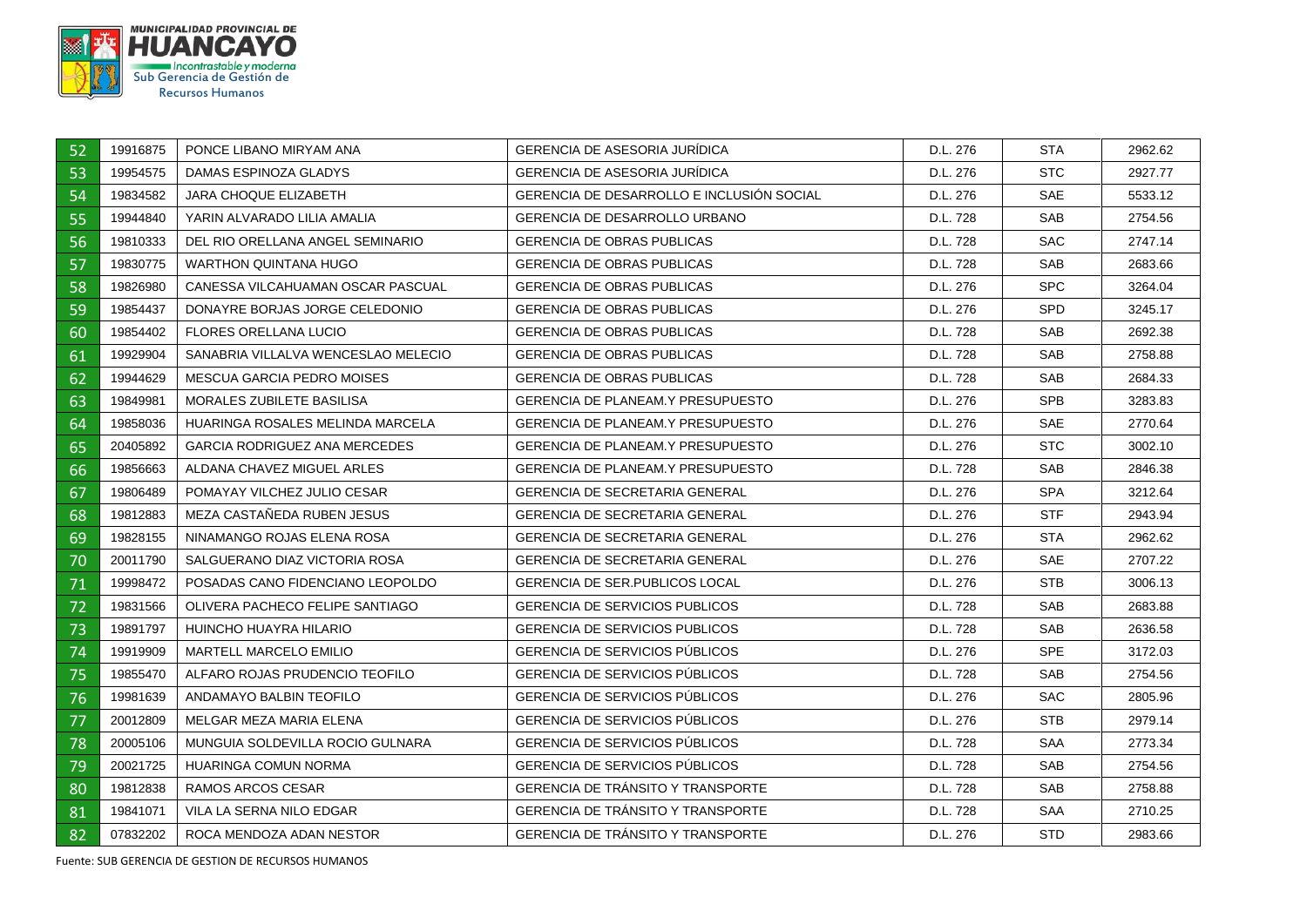

| 83  | 20005985 | CONDOR SANTIAGO WALTER ANTONIO      | <b>GERENCIA DE TRANSITO Y TRANSPORTE</b>      | D.L. 276 | <b>STE</b> | 2958.88 |
|-----|----------|-------------------------------------|-----------------------------------------------|----------|------------|---------|
| 84  | 19994034 | TOMAS SEDANO NEBER MARTINIANO       | <b>GERENCIA DE TRANSITO Y TRANSPORTE</b>      | D.L. 728 | <b>SAB</b> | 2760.13 |
| 85  | 20018873 | YARASCA LOPEZ DALILA EUGENIA        | GERENCIA DE TRÁNSITO Y TRANSPORTE             | D.L. 728 | <b>SAB</b> | 2754.56 |
| 86  | 19815147 | <b>HUARINGA COMUN PILAR</b>         | <b>GERENCIA DESARROLLO URBANO</b>             | D.L. 728 | <b>STB</b> | 3007.23 |
| 87  | 19816959 | PAREDES CHUCOS HUGO ARMONICO        | <b>GERENCIA DESARROLLO URBANO</b>             | D.L. 276 | STB        | 3007.23 |
| 88  | 19859443 | LEON ROMERO JOSE LEONCIO            | <b>GERENCIA DESARROLLO URBANO</b>             | D.L. 276 | <b>SPD</b> | 3255.17 |
| 89  | 20011972 | <b>GRANADOS FLORES ARMANDO SAID</b> | <b>GERENCIA DESARROLLO URBANO</b>             | D.L. 276 | <b>SPD</b> | 3251.57 |
| 90  | 20035246 | CAMARENA ARTEAGA ANGELICA CARMEN    | <b>GERENCIA DESARROLLO URBANO</b>             | D.L. 276 | <b>SPE</b> | 3234.99 |
| 91  | 20087415 | MALAGA INFANTES TOMAS IVAN          | <b>GERENCIA DESARROLLO URBANO</b>             | D.L. 276 | <b>STE</b> | 2962.98 |
| 92  | 19877042 | CHILENO OCHOA FELIX                 | GERENCIA DESARROLLO URBANO                    | D.L. 728 | SAB        | 2759.33 |
| 93  | 20000531 | ALLENDE ROJAS ANDRES ROMAN          | <b>GERENCIA DESARROLLO URBANO</b>             | D.L. 728 | <b>SAC</b> | 2744.39 |
| 94  | 19909075 | ESPINOZA LEON JORGE TEOFILO         | <b>GERENCIA MUNICIPAL</b>                     | D.L. 276 | <b>SPB</b> | 3200.72 |
| 95  | 20010184 | ARAUJO MEDRANO HECTOR FERNANDO      | <b>GERENCIA MUNICIPAL</b>                     | D.L. 276 | <b>SPB</b> | 3323.35 |
| 96  | 20012645 | NUÑEZ SOLIS ALFREDO JORGE           | <b>GERENCIA MUNICIPAL</b>                     | D.L. 276 | <b>STD</b> | 2986.29 |
| 97  | 20031170 | ESPINOZA VALLADOLID LIDIA           | <b>GERENCIA MUNICIPAL</b>                     | D.L. 276 | <b>SAB</b> | 2695.82 |
| 98  | 23272661 | CANTURIN ORELLANA ALBERTO RAUL      | <b>GERENCIA MUNICIPAL</b>                     | D.L. 728 | SAB        | 2754.56 |
| 99  | 19814054 | ACHAS QUISPE FIDEL                  | GERENCIA PROMOCIÓN ECONÓMICA Y TURISMO        | D.L. 728 | <b>SAB</b> | 2754.56 |
| 100 | 19834491 | <b>VILLEGAS GIRON GUIDO</b>         | <b>GERENCIA PROMOCIÓN ECONÓMICA Y TURISMO</b> | D.L. 728 | SAB        | 2695.82 |
| 101 | 19853484 | BALBUENA GUARNIZ ROBERTO SEGUNDO    | GERENCIA PROMOCIÓN ECONÓMICA Y TURISMO        | D.L. 728 | <b>SAB</b> | 2620.82 |
| 102 | 19821355 | MARTINEZ ALFARO CAROLINA GRACIELA   | <b>GERENCIA PROMOCIÓN ECONÓMICA Y TURISMO</b> | D.L. 276 | <b>SAE</b> | 5541.32 |
| 103 | 19854578 | HUAYAS CLEMENTE RAFAEL ANGEL        | GERENCIA PROMOCIÓN ECONÓMICA Y TURISMO        | D.L. 276 | <b>STD</b> | 2980.55 |
| 104 | 19862635 | LOPEZ MORI FLOR DE MARIA ANGELI     | GERENCIA PROMOCIÓN ECONÓMICA Y TURISMO        | D.L. 276 | <b>SAE</b> | 2770.43 |
| 105 | 19892705 | CRISTOBAL QUISPE LIDIA RUFINA       | <b>GERENCIA PROMOCIÓN ECONÓMICA Y TURISMO</b> | D.L. 276 | <b>SPD</b> | 3317.23 |
| 106 | 19902347 | ORIHUELA LAZO LILA                  | <b>GERENCIA PROMOCIÓN ECONÓMICA Y TURISMO</b> | D.L. 728 | SAA        | 2700.84 |
| 107 | 19921171 | MELGAR MEZA DIODORA NATALIA         | GERENCIA PROMOCIÓN ECONÓMICA Y TURISMO        | D.L. 276 | <b>STB</b> | 3107.47 |
| 108 | 19927881 | PROANO CUEVA JUAN ANTONIO           | <b>GERENCIA PROMOCIÓN ECONÓMICA Y TURISMO</b> | D.L. 276 | <b>SPD</b> | 3255.41 |
| 109 | 19931999 | RIVERA DE MARIN YOLANDA             | GERENCIA PROMOCIÓN ECONÓMICA Y TURISMO        | D.L. 276 | <b>SPB</b> | 6695.58 |
| 110 | 19941149 | CARHUALLANQUI TICSE RAUL VICTORIANO | <b>GERENCIA PROMOCIÓN ECONÓMICA Y TURISMO</b> | D.L. 276 | <b>STE</b> | 2962.98 |
| 111 | 20009455 | LLALLICO COLCA LILIA MARUJA         | <b>GERENCIA PROMOCIÓN ECONÓMICA Y TURISMO</b> | D.L. 276 | <b>SPE</b> | 3112.07 |
| 112 | 20035098 | CUNYAS HUAYTA NARCISO TEODOCIO      | GERENCIA PROMOCIÓN ECONÓMICA Y TURISMO        | D.L. 276 | STB        | 3005.95 |
| 113 | 19926923 | RUIZ ARBIZU EVELINE MIRIAM          | GERENCIA PROMOCIÓN ECONÓMICA Y TURISMO        | D.L. 728 | <b>SAB</b> | 2754.56 |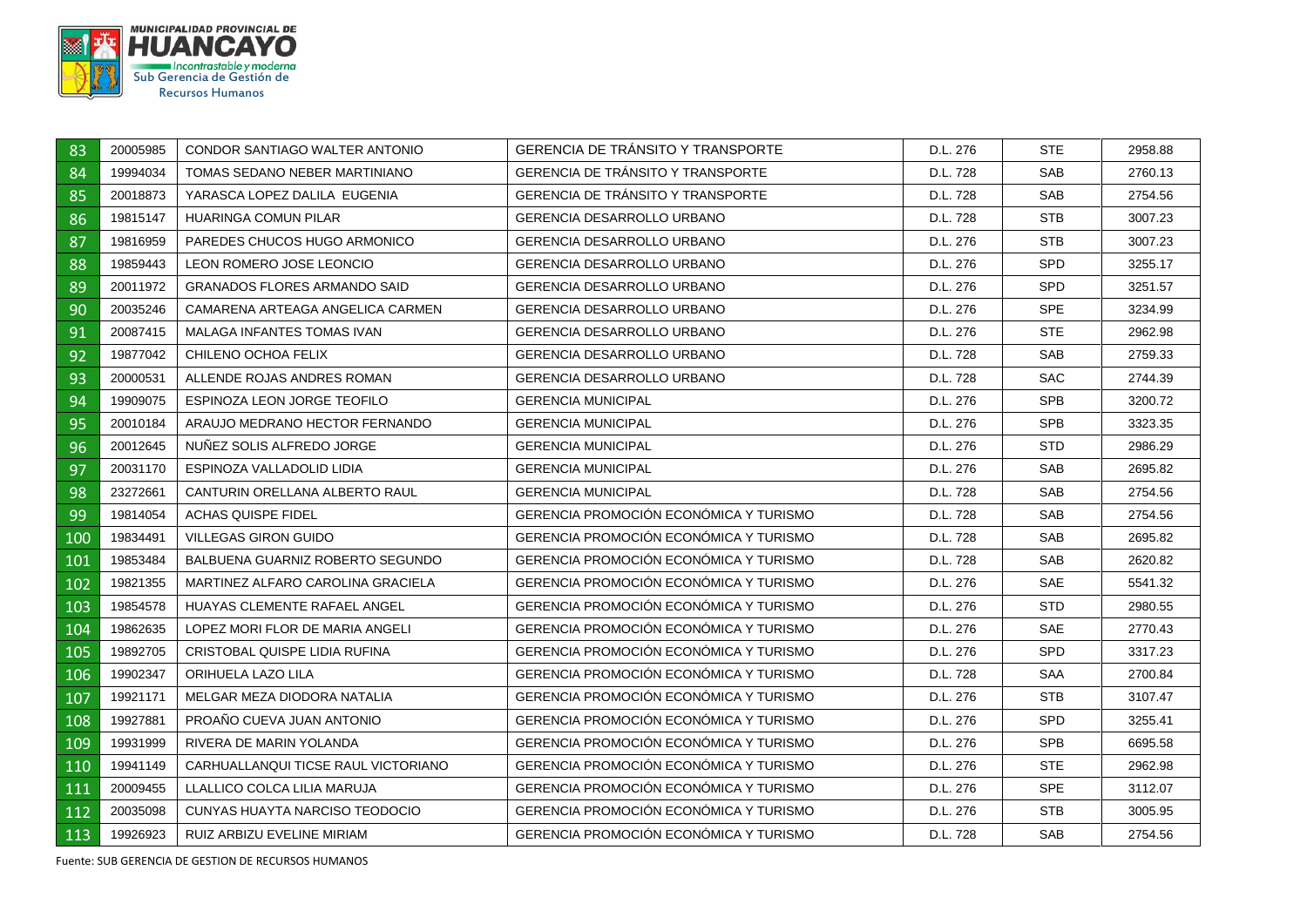

| 114 | 20028294 | <b>CONDORI SILVA JORGE RAUL</b>       | <b>GERENCIA PROMOCIÓN ECONÓMICA Y TURISMO</b> | D.L. 728 | <b>SAB</b> | 2952.26 |
|-----|----------|---------------------------------------|-----------------------------------------------|----------|------------|---------|
| 115 | 20028666 | LA ROSA MORENO MANUEL RAUL            | <b>GERENCIA PROMOCIÓN ECONÓMICA Y TURISMO</b> | D.L. 728 | <b>SAC</b> | 2747.33 |
| 116 | 20045614 | RAMIREZ CHAVEZ JOSE GERARDO           | GERENCIA PROMOCIÓN ECONÓMICA Y TURISMO        | D.L. 728 | <b>SAB</b> | 2695.82 |
| 117 | 20107235 | <b>CASTRO PIMENTEL SERGIO</b>         | <b>GERENCIA PROMOCIÓN ECONÓMICA Y TURISMO</b> | D.L. 728 | <b>SAB</b> | 2695.82 |
| 118 | 10516151 | CRISTOBAL AGUIRRE EDWIN JESUS         | INSTITUTO DE LA JUVENTUD Y CULTURA            | D.L. 728 | <b>SAB</b> | 2696.16 |
| 119 | 19827133 | MEZA MALLMA ALFONSO ARMANDO           | INSTITUTO DE LA JUVENTUD Y CULTURA            | D.L. 728 | SAA        | 2773.84 |
| 120 | 19834751 | TERBULLINO LEDESMA JOSE LEONCIO       | INSTITUTO DE LA JUVENTUD Y CULTURA            | D.L. 728 | <b>SAB</b> | 2695.82 |
| 121 | 19855364 | <b>ESQUIVEL SOTO ALFONSO</b>          | INSTITUTO DE LA JUVENTUD Y CULTURA            | D.L. 728 | <b>SAB</b> | 2684.76 |
| 122 | 19810691 | RAMIREZ AMARO LEONOR JUANA            | INSTITUTO DE LA JUVENTUD Y CULTURA            | D.L. 276 | <b>SPD</b> | 3302.46 |
| 123 | 19824421 | ALONSO LAURA SIMEON RUFINO            | INSTITUTO DE LA JUVENTUD Y CULTURA            | D.L. 276 | <b>SPC</b> | 3264.04 |
| 124 | 19842851 | QUISPE VILCA HERMENEGILDO             | INSTITUTO DE LA JUVENTUD Y CULTURA            | D.L. 276 | <b>STC</b> | 2996.22 |
| 125 | 19853244 | MARTINEZ CANCHARI LIDIA SIXTA         | INSTITUTO DE LA JUVENTUD Y CULTURA            | D.L. 276 | <b>STD</b> | 3080.20 |
| 126 | 20066049 | CHUQUI MAURICIO GLORIA                | LABORATORIO CLÍNICO BROMATOLÓGICO             | D.L. 276 | <b>STB</b> | 3406.01 |
| 127 | 40808753 | PALIAN CARDENAS JUAN CARLOS           | LABORATORIO CLÍNICO BROMATOLÓGICO             | D.L. 728 | <b>SAB</b> | 2696.48 |
| 128 | 19846806 | CORILLOCLLA VILCHEZ JAVIER ORLANDO    | LIMPIEZA PÚBLICA                              | D.L. 728 | <b>SAB</b> | 2674.36 |
| 129 | 20027814 | GAMARRA ESCOBAR MARIA MAGDALENA       | <b>OMAPED</b>                                 | D.L. 276 | STE.       | 2959.10 |
| 130 | 20029065 | HIDALGO BALVIN SONIA ROSA             | ORGANO DE CONTROL INSTITUCIONAL               | D.L. 276 | <b>SPC</b> | 3185.10 |
| 131 | 19818239 | LEON QUISPE EMILIO                    | PARQUE IDENTIDAD WANKA                        | D.L. 728 | SAB        | 2760.07 |
| 132 | 19831526 | YAURI CHOCCE FELIX                    | PARQUE IDENTIDAD WANKA                        | D.L. 728 | <b>SAC</b> | 2756.04 |
| 133 | 19831545 | PEREZ CANO RICARDO                    | PARQUE IDENTIDAD WANKA                        | D.L. 728 | SAA        | 2773.84 |
| 134 | 19855374 | CARRION CORILLOCLLA SILVIO ANSELMO    | PARQUE IDENTIDAD WANKA                        | D.L. 728 | <b>SAB</b> | 2711.32 |
| 135 | 19905066 | NAVARRO ROJAS AUGUSTO ANDRES          | PARQUE IDENTIDAD WANKA                        | D.L. 728 | <b>SAC</b> | 2742.82 |
| 136 | 19806446 | AUJATOMA HUAMAN MODESTO               | PARQUES Y JARDINES                            | D.L. 728 | <b>SAB</b> | 2632.47 |
| 137 | 19807819 | AGUIRRE AGUIRRE BARTOLOME             | PARQUES Y JARDINES                            | D.L. 728 | <b>SAB</b> | 2683.88 |
| 138 | 19811882 | SANCHEZ TAIPE SEFERINO                | PARQUES Y JARDINES                            | D.L. 728 | <b>SAB</b> | 2711.91 |
| 139 | 19812204 | ANGUIS PEREZ ALBERTO                  | PARQUES Y JARDINES                            | D.L. 728 | <b>SAB</b> | 2620.82 |
| 140 | 19813473 | YAURI RIVERA ZENOVIO                  | PARQUES Y JARDINES                            | D.L. 728 | <b>SAC</b> | 2747.14 |
| 141 | 19815434 | LOPEZ COZ JORGE LUIS                  | PARQUES Y JARDINES                            | D.L. 728 | <b>SAB</b> | 2679.56 |
| 142 | 19829492 | <b>BALBIN QUISPE DIONICIO ABRAHAM</b> | PARQUES Y JARDINES                            | D.L. 728 | SAB        | 2617.38 |
| 143 | 19836157 | LICAPA CUSIATADO VALENTIN             | PARQUES Y JARDINES                            | D.L. 728 | <b>SAB</b> | 2711.19 |
| 144 | 19850194 | CARBAJAL ROJAS SATURNINO              | PARQUES Y JARDINES                            | D.L. 728 | <b>SAB</b> | 2636.58 |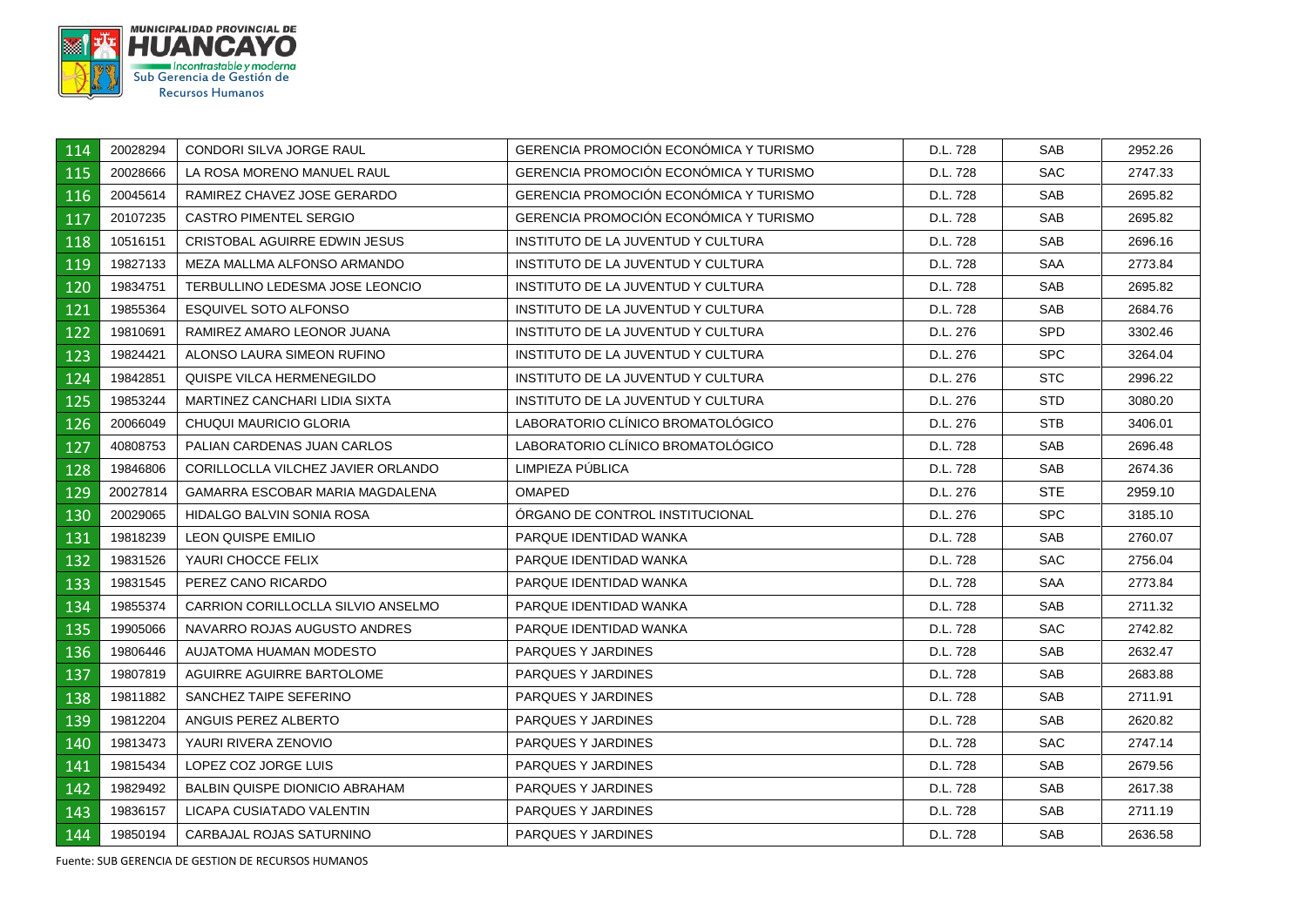

| 145 | 19853224 | <b>QUISPE HUARCAYA MARCOS</b>      | PARQUES Y JARDINES             | D.L. 728 | <b>SAB</b> | 2759.63 |
|-----|----------|------------------------------------|--------------------------------|----------|------------|---------|
| 146 | 19888974 | VELITA HUARACA JUAN TEODORO        | PARQUES Y JARDINES             | D.L. 728 | <b>SAB</b> | 2636.19 |
| 147 | 19980449 | CARHUAMACA GARCIA TORIBIO JOAQUIN  | PARQUES Y JARDINES             | D.L. 728 | SAB        | 2770.53 |
| 148 | 19981327 | LOZANO REMUZGO AMADOR              | PARQUES Y JARDINES             | D.L. 728 | <b>SAC</b> | 2742.82 |
| 149 | 19982172 | POMA ROJAS TOLOMEO RAFAEL          | PARQUES Y JARDINES             | D.L. 728 | <b>SAB</b> | 2761.27 |
| 150 | 19987433 | CANCHANYA HUAMAN HIPOLITO          | PARQUES Y JARDINES             | D.L. 728 | <b>SAB</b> | 2685.07 |
| 151 | 20084042 | DE LA CRUZ MATAMOROS ALEJANDRO     | PARQUES Y JARDINES             | D.L. 728 | SAB        | 2766.21 |
| 152 | 19837011 | HUAMAN LAZO ORIOL ALEJANDRO        | POLICIA MUNICIPAL              | D.L. 728 | <b>SAB</b> | 2754.56 |
| 153 | 19853104 | <b>MORAN RIVERA EMILIO</b>         | POLICIA MUNICIPAL              | D.L. 728 | <b>SAB</b> | 2758.88 |
| 154 | 19855312 | QUISPE ROJAS OVIDIO AMADIO         | POLICIA MUNICIPAL              | D.L. 728 | <b>SAC</b> | 2747.14 |
| 155 | 19901884 | HUAMANLAZO VILLAVERDE DAVID        | POLICIA MUNICIPAL              | D.L. 728 | <b>SAB</b> | 2692.38 |
| 156 | 19864802 | ARTICA HUAYNARUPAY SIMEON JUVENCIO | POLICIA MUNICIPAL              | D.L. 276 | <b>STE</b> | 2962.98 |
| 157 | 19909166 | ROJAS GONZALES WALTER              | POLICIA MUNICIPAL              | D.L. 276 | <b>STF</b> | 2940.06 |
| 158 | 19848436 | LAZO BENAVIDES RONY OSWALDO        | <b>POLIDEPORTIVO</b>           | D.L. 276 | SPD        | 3580.17 |
| 159 | 19916694 | CHACON PEREZ JUANA BEATRIZ         | <b>POLIDEPORTIVO</b>           | D.L. 276 | <b>SAE</b> | 2770.19 |
| 160 | 19999319 | GARAY ALDANA DAVID MARCOS          | <b>POLIDEPORTIVO</b>           | D.L. 276 | <b>STA</b> | 3087.47 |
| 161 | 20899541 | CAPCHA DELGADO GUILLERMO           | PROCURADURÍA PÚBLICA MUNICIPAL | D.L. 728 | <b>SAB</b> | 2754.56 |
| 162 | 19807807 | REVATTA ESPINOZA GABRIEL           | <b>REGISTRO CIVIL</b>          | D.L. 728 | <b>SAB</b> | 2692.38 |
| 163 | 19832977 | CARBAJAL CORILLOCLLA EDGAR NICANOR | <b>REGISTRO CIVIL</b>          | D.L. 276 | SAC        | 2808.25 |
| 164 | 19850403 | <b>HUANASCA GAMARRA ANDRES</b>     | <b>REGISTRO CIVIL</b>          | D.L. 276 | SAD        | 2790.96 |
| 165 | 19996931 | <b>COLONIO FABIAN ELSA EMILIA</b>  | <b>REGISTRO CIVIL</b>          | D.L. 276 | <b>SAA</b> | 2834.70 |
| 166 | 20077443 | RODRIGUEZ GOMEZ GERONOMIO          | <b>REGISTRO CIVIL</b>          | D.L. 728 | <b>SAB</b> | 2754.56 |
| 167 | 40401691 | CANTO IBARRA ALEJANDRO             | <b>REGISTRO CIVIL</b>          | D.L. 728 | SAB        | 2754.56 |
| 168 | 19827452 | LAURA ARECHE JUAN                  | RELLENO SANITARIO              | D.L. 728 | SAB        | 2683.88 |
| 169 | 19857314 | REYES SANCHEZ EDMUNDO              | <b>RELLENO SANITARIO</b>       | D.L. 728 | <b>SAB</b> | 2754.56 |
| 170 | 44268860 | JAYO QUISPE DE CAMPOS MIRIAM BETTY | RELLENO SANITARIO              | D.L. 728 | <b>SAB</b> | 2695.82 |
| 171 | 19843233 | LANDEO MATOS ELIANA MARITZA        | SALA DE REGIDORES              | D.L. 728 | SAA        | 2773.84 |
| 172 | 20020586 | LEON PARIONA ELIZABETH AYDEE       | SALA DE REGIDORES              | D.L. 276 | SAE        | 2766.56 |
| 173 | 19807042 | PEREZ YARIN BERNARDO DOMINGO       | SERENAZGO                      | D.L. 276 | STB        | 2957.62 |
| 174 | 19993438 | <b>BACA QUISPE JOSE EDGAR</b>      | <b>SERENAZGO</b>               | D.L. 276 | <b>STC</b> | 2993.22 |
| 175 | 19813827 | CAHUIN VALLADOLID SANTOS           | SUB GERENCIA DE ABASTECIMIENTO | D.L. 728 | <b>SAC</b> | 2747.14 |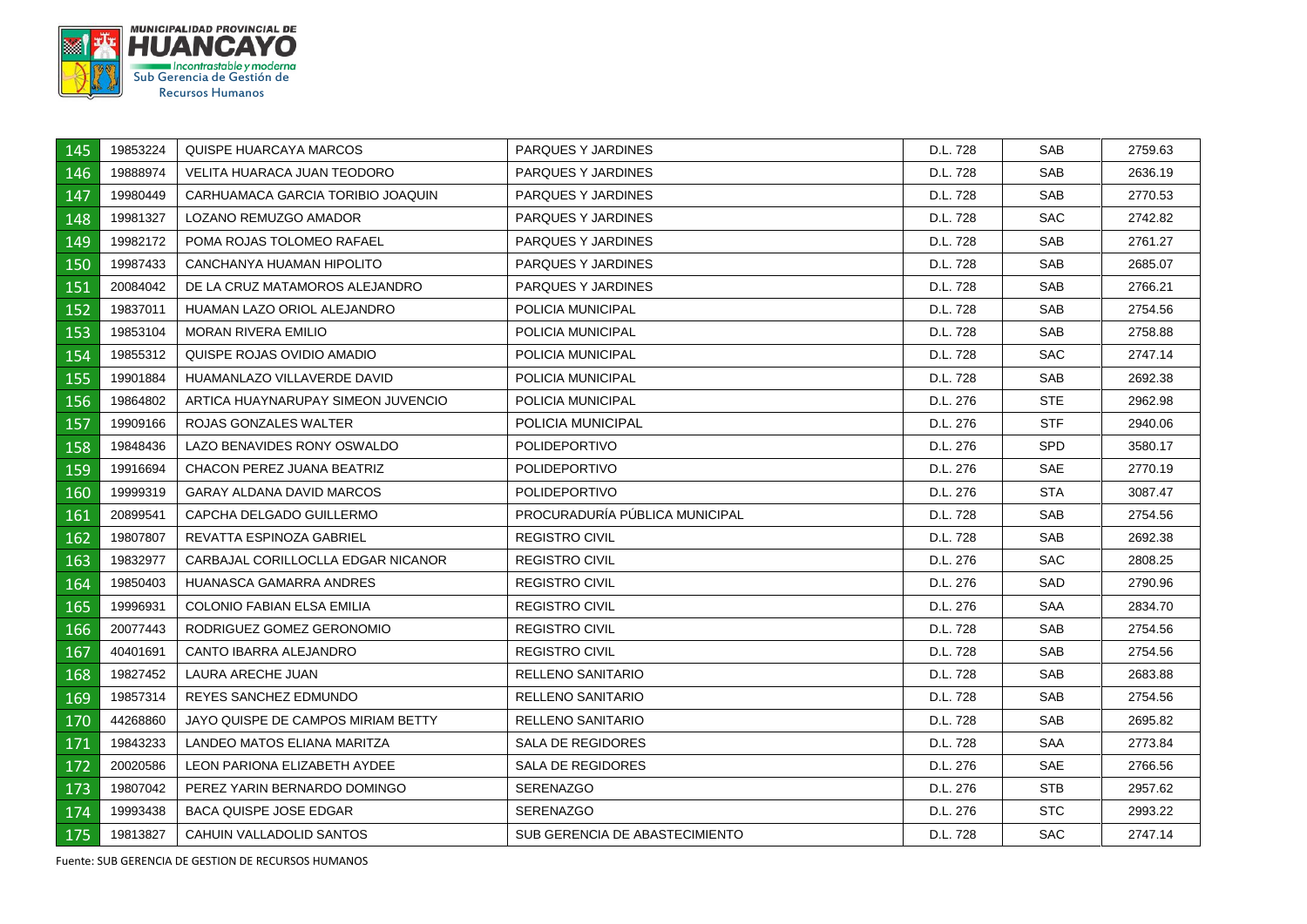

| 176 | 19825388         | <b>GALARZA HURTADO DORIS FLOR</b>          | SUB GERENCIA DE COMUNICACIONES             | D.L. 728 | SAA        | 2772.98 |
|-----|------------------|--------------------------------------------|--------------------------------------------|----------|------------|---------|
| 177 | 20021286         | ARMAS ARMAS OSLER ARTURO                   | SUB GERENCIA DE LOGISTICA                  | D.L. 728 | <b>SAB</b> | 2702.38 |
| 178 | 198D.L.<br>27619 | MENDOZA COZ WALTER FREDDY                  | SUB GERENCIA DE TIC'S                      | D.L. 728 | <b>SAB</b> | 2754.56 |
| 179 | 19927935         | <b>SOTO MAYTA SAUL</b>                     | SUBGERENCIA ACONDIC. TERRIT.Y HABIL.URBANA | D.L. 728 | <b>SAB</b> | 3605.64 |
| 180 | 19862175         | CARRANZA COTERA ABEL FIDEL                 | SUBGERENCIA DE ABASTECIMIENTO              | D.L. 276 | <b>STE</b> | 2896.75 |
| 181 | 19821479         | MARTINEZ VASQUEZ LEONCIO ALFREDO           | SUBGERENCIA DE CONTABILIDAD                | D.L. 728 | <b>SAB</b> | 2679.56 |
| 182 | 19914094         | BRAVO RAMOS OLINDA EUFRACINA               | SUBGERENCIA DE CONTABILIDAD                | D.L. 728 | <b>SAB</b> | 2685.78 |
| 183 | 19801079         | HERRERA CAJAS JORGE LUIS                   | SUBGERENCIA DE CONTABILIDAD                | D.L. 276 | <b>SPD</b> | 6502.58 |
| 184 | 19834215         | CHUQUIPUIMA RICSE LUCIA ANTONIA            | SUBGERENCIA DE CONTABILIDAD                | D.L. 276 | <b>STF</b> | 5881.88 |
| 185 | 19859871         | HUAROC CUBA VICTOR ALEJANDRO               | SUBGERENCIA DE CONTABILIDAD                | D.L. 276 | <b>STC</b> | 2992.12 |
| 186 | 19904032         | CORDOVA INGA DIGNA MARTHA                  | SUBGERENCIA DE CONTABILIDAD                | D.L. 276 | <b>SPD</b> | 3251.76 |
| 187 | 19921388         | SALAZAR CABANILLAS JESUS                   | SUBGERENCIA DE CONTABILIDAD                | D.L. 276 | <b>SPC</b> | 6578.16 |
| 188 | 20010906         | VISURRAGA CAMARGO MARIA ELENA              | SUBGERENCIA DE CONTABILIDAD                | D.L. 728 | <b>STE</b> | 2992.63 |
| 189 | 19940819         | CARHUAMACA MENDOZA ESTELA MODESTA          | SUBGERENCIA DE CONTABILIDAD                | D.L. 276 | <b>SAA</b> | 2774.12 |
| 190 | 19929649         | <b>GARCIA CHUMPITASI ELIZABETH ROSARIO</b> | SUBGERENCIA DE GESTIÓN AMBIENTAL           | D.L. 728 | SAB        | 2713.91 |
| 191 | 19852148         | CAMARGO HINOJOSA JULIA ROSA                | SUBGERENCIA DE GESTION AMBIENTAL           | D.L. 276 | SAE        | 5547.40 |
| 192 | 19826917         | CANTO IBARRA JUAN                          | SUBGERENCIA DE GESTIÓN DE RECURSOS HUMANOS | D.L. 728 | <b>SAB</b> | 2758.88 |
| 193 | 19854622         | <b>IBARRA BUENO ROSA AMELIA</b>            | SUBGERENCIA DE GESTIÓN DE RECURSOS HUMANOS | D.L. 728 | <b>SAB</b> | 2679.56 |
| 194 | 19862394         | ALVAREZ LAGOS VICTOR ENEDINO               | SUBGERENCIA DE GESTION DE RECURSOS HUMANOS | D.L. 728 | <b>SAC</b> | 2745.46 |
| 195 | 19918720         | ZEVALLOS VILCAHUAMAN AMILCAR               | SUBGERENCIA DE GESTIÓN DE RECURSOS HUMANOS | D.L. 728 | <b>SAB</b> | 2768.19 |
| 196 | 19850067         | VILCAPOMA NESTAREZ SIMOR FELIX             | SUBGERENCIA DE GESTIÓN DE RECURSOS HUMANOS | D.L. 276 | <b>STB</b> | 2940.95 |
| 197 | 19911657         | MENDIOLA OCHANTE LUIS FERNANDO             | SUBGERENCIA DE GESTIÓN DE RECURSOS HUMANOS | D.L. 276 | STB        | 2968.26 |
| 198 | 19920455         | SANTIVAÑEZ LAZON DE SANT ANA LUZ           | SUBGERENCIA DE GESTIÓN DE RECURSOS HUMANOS | D.L. 276 | STA        | 3126.72 |
| 199 | 19978857         | HUARACA ROJAS LEONARDO JUSTO               | SUBGERENCIA DE GESTIÓN DE RECURSOS HUMANOS | D.L. 276 | <b>SPD</b> | 3255.17 |
| 200 | 19877563         | ARAUJO PORRAS ARTURO                       | SUBGERENCIA DE PROGRAMACIÓN E INVERSIONES  | D.L. 728 | <b>STA</b> | 3087.47 |
| 201 | 19958912         | MEZA MORENO WILFREDO SANTIAGO              | SUBGERENCIA DE PROGRAMACIÓN E INVERSIONES  | D.L. 276 | <b>SPB</b> | 3203.72 |
| 202 | 19996881         | DOLORIER RIVERA NILA ELIZABETH             | SUBGERENCIA DE PROGRAMACIÓN E INVERSIONES  | D.L. 276 | <b>SPA</b> | 3293.34 |
| 203 | 19825733         | PEREZ PICON LILY ROSALIA                   | SUBGERENCIA DE PROGRAMACIÓN E INVERSIONES  | D.L. 728 | <b>SAB</b> | 2871.87 |
| 204 | 19837045         | ARREARAN CHAVEZ PABLO HERMINIO             | SUBGERENCIA DE PROM. DESARR. ECON. Y EMPR. | D.L. 276 | STC.       | 2995.99 |
| 205 | 19845240         | <b>CACERES ORTIZ ISMAEL</b>                | SUBGERENCIA DE TESORERIA                   | D.L. 728 | SAB        | 3283.07 |
| 206 | 19859011         | HUAYLLASCO CLEMENTE JUANA ADELINA          | SUBGERENCIA DE TESORERIA                   | D.L. 728 | <b>SAB</b> | 3041.70 |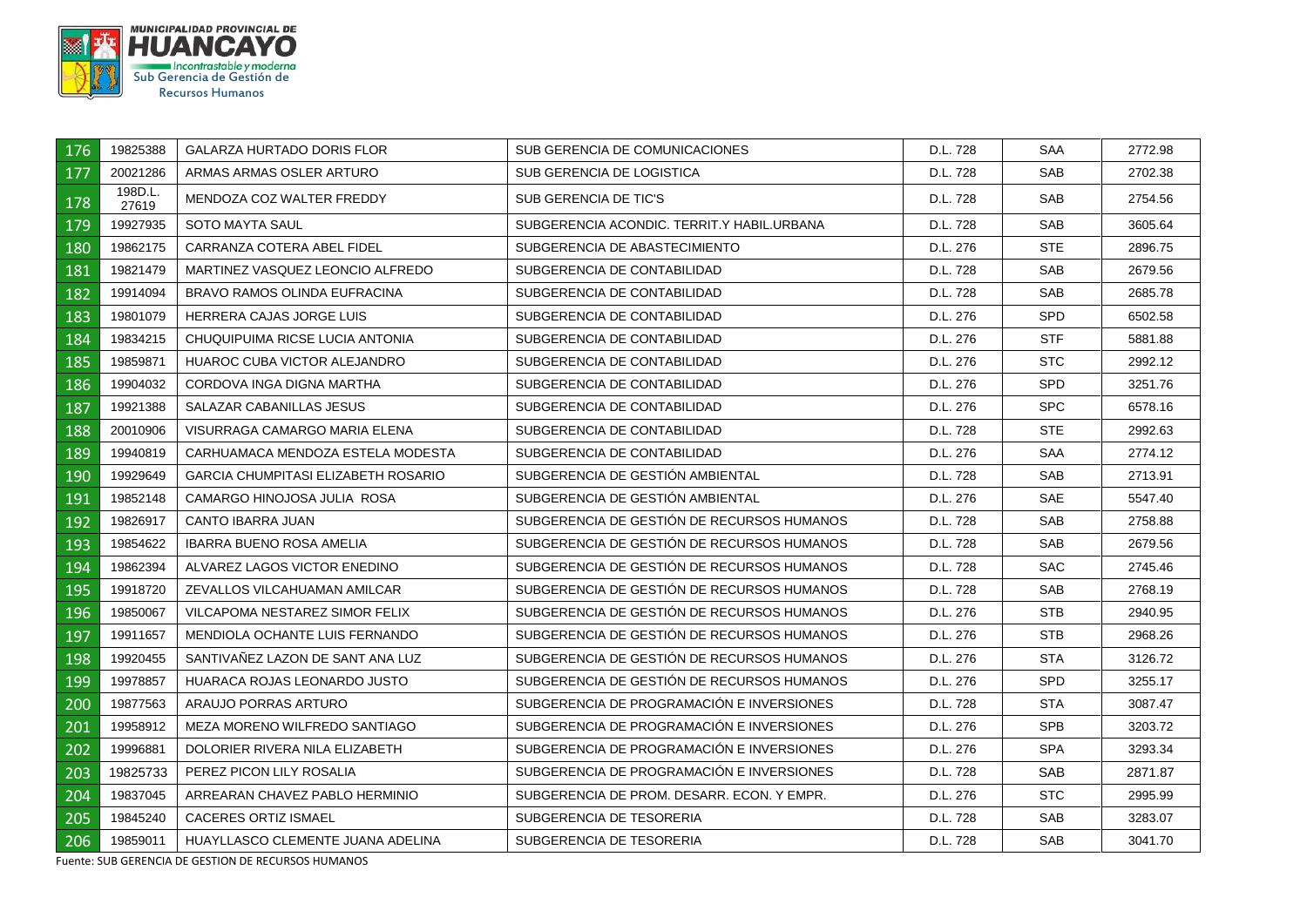

| 207 | 19853043         | MERINO RIVERA JUANA PASCUALA                        | SUBGERENCIA DE TESORERIA               | D.L. 276 | <b>STC</b> | 2951.15 |
|-----|------------------|-----------------------------------------------------|----------------------------------------|----------|------------|---------|
| 208 | 19855436         | <b>GUTIERREZ GALVEZ FRANCISCO</b>                   | SUBGERENCIA DE TESORERIA               | D.L. 276 | <b>STE</b> | 3263.66 |
| 209 | 20060008         | ORDOÑEZ CONTRERAS ROBINSON                          | SUBGERENCIA DE TESORERIA               | D.L. 728 | <b>SAB</b> | 2754.56 |
| 210 | 19860789         | CASTILLO PORTILLO INOSENTA MERCEDES                 | SUBGERENCIA DE TESORERIA               | D.L. 276 | <b>STC</b> | 3006.75 |
| 211 | 19883992         | VILCAHUAMAN VILCAHUAMAN LEONCIO<br><b>MARCELINO</b> | SUBGERENCIA DE TESORERIA               | D.L. 276 | STC.       | 3295.84 |
| 212 | 19824786         | MOLINA GUTIERREZ JUANA                              | TRAMITE DOCUMENTARIO Y ARCHIVO CENTRAL | D.L. 728 | <b>SAC</b> | 2625.45 |
| 213 | 19837382         | YARUPAYTAN VIVANCO MILANIA ESTRELLA                 | TRAMITE DOCUMENTARIO Y ARCHIVO CENTRAL | D.L. 728 | <b>SAB</b> | 2758.88 |
| 214 | 19845D.L.<br>276 | MENDOZA AVENDAÑO EDUARDO PEDRO                      | TRAMITE DOCUMENTARIO Y ARCHIVO CENTRAL | D.L. 728 | <b>SAB</b> | 2710.51 |
| 215 | 19877415         | UNOC CHOJE VICENTE                                  | TRAMITE DOCUMENTARIO Y ARCHIVO CENTRAL | D.L. 728 | <b>SAC</b> | 2681.44 |
| 216 | 19991076         | <b>FLORES ORELLANA LUCIA</b>                        | TRAMITE DOCUMENTARIO Y ARCHIVO CENTRAL | D.L. 728 | <b>SAE</b> | 2707.22 |
| 217 | 19841331         | SULLA AYBAR DIOSCORO BAUDILIO                       | TRÁMITE DOCUMENTARIO Y ARCHIVO CENTRAL | D.L. 276 | SPD        | 3176.51 |
| 218 | 19849435         | PELAYES CHUMPITAZI ESTRELLA SOCORRO                 | TRAMITE DOCUMENTARIO Y ARCHIVO CENTRAL | D.L. 276 | <b>SAE</b> | 5541.32 |
| 219 | 19813480         | TICLLACURI GODOY PABLO                              | UNIDAD DE MANTENIMIENTO                | D.L. 728 | <b>SAB</b> | 2648.57 |
| 220 | 19819486         | ARIMBORGO DONAYRE JOSE LUIS                         | UNIDAD DE MANTENIMIENTO                | D.L. 728 | SAA        | 2772.40 |
| 221 | 19829107         | SULCA MEJIA MARTIN                                  | UNIDAD DE MANTENIMIENTO                | D.L. 728 | <b>SAB</b> | 2758.88 |
| 222 | 19835368         | MENDOZA CHILENO HECTOR MAXIMINO                     | UNIDAD DE MANTENIMIENTO                | D.L. 728 | <b>SAB</b> | 2684.33 |
| 223 | 19836427         | <b>HERHUAY OLIVERA GUILLERMO</b>                    | UNIDAD DE MANTENIMIENTO                | D.L. 728 | <b>SAB</b> | 2758.88 |
| 224 | 19846660         | <b>ICHPAS MARCAS MARCELO</b>                        | UNIDAD DE MANTENIMIENTO                | D.L. 728 | <b>SAB</b> | 2756.14 |
| 225 | 19878761         | LICAPA QUICHCA ANTONIO                              | UNIDAD DE MANTENIMIENTO                | D.L. 728 | SAB        | 5370.90 |
| 226 | 19881514         | ATAYPOMA TRILLO MARCELINO                           | UNIDAD DE MANTENIMIENTO                | D.L. 728 | <b>SAB</b> | 5517.76 |
| 227 | 19884271         | OLIVERA PACHECO ROBERTO                             | UNIDAD DE MANTENIMIENTO                | D.L. 728 | <b>SAB</b> | 2754.56 |
| 228 | 20089118         | CALISAYA MIRANDA VICTOR VIVIANO                     | UNIDAD DE MANTENIMIENTO                | D.L. 728 | <b>SAB</b> | 5509.12 |
| 229 | 19806886         | SEDANO PALOMINO EULOGIO                             | UNIDAD MANTENIMIENTO                   | D.L. 728 | <b>SAB</b> | 2759.76 |
| 230 | 19806985         | PORRAS BALBIN ALEJANDRO                             | UNIDAD MANTENIMIENTO                   | D.L. 728 | SAB        | 2636.94 |
| 231 | 19889791         | MEZA ZACARIAS LUIS CARLOS                           | AGUA POTABLE                           | D.L. 728 |            | 1465.00 |
| 232 | 19813844         | RIVERA VARGAS LUCAS                                 | <b>AGUA POTABLE</b>                    | D.L. 728 |            | 1720.00 |
| 233 | 23470724         | ROJAS SANCHEZ EDGAR                                 | AGUA POTABLE                           | D.L. 728 |            | 2681.44 |
| 234 | 80564626         | CONTRERAS PALACIOS MARCELINO VICTOR                 | ALMACEN CENTRAL                        | D.L. 728 |            | 1884.00 |
| 235 | 20058076         | PEREZ VARGAS FIDEL MARINO                           | ALMACÉN CENTRAL                        | D.L. 728 |            | 1964.00 |
| 236 | 20067921         | BOGATICH ROMERO ANGEL ALFONSO                       | ALMACÉN DE ALIMENTOS                   | D.L. 728 |            | 1919.00 |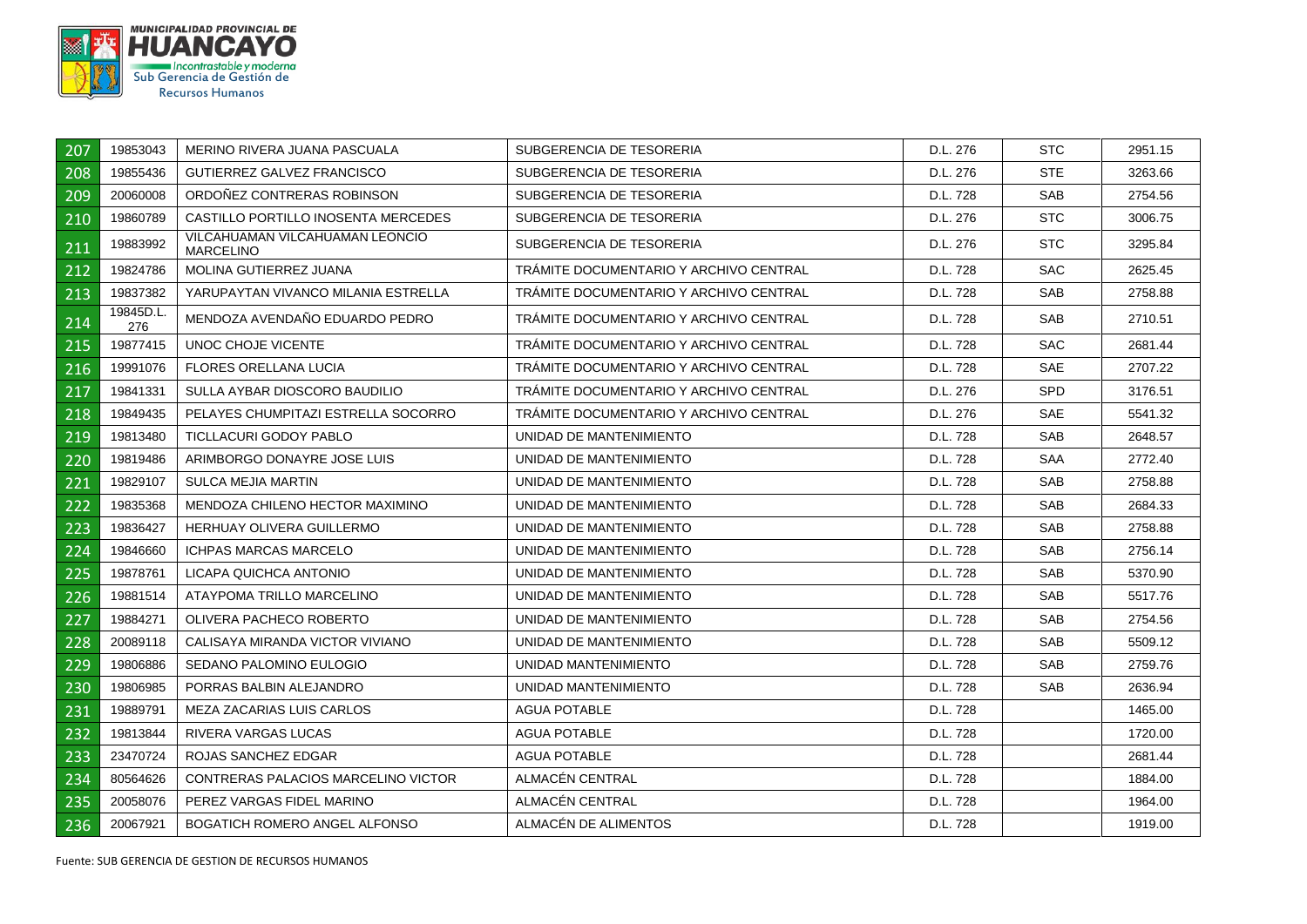

| 237 | 20045782         | QUISPE HILARION EDWIN YANO              | ALMACEN DE ALIMENTOS                          | D.L. 728 | 1884.00 |
|-----|------------------|-----------------------------------------|-----------------------------------------------|----------|---------|
| 238 | 05260923         | ROJAS PEZO GLADYS MERCEDES              | ALMACEN DE ALIMENTOS                          | D.L. 728 | 1540.00 |
| 239 | 20091114         | <b>GARCIA GARCIA CONSTANTINO MIGUEL</b> | ALMACÉN GENERAL DE OBRAS                      | D.L. 728 | 1964.00 |
| 240 | 20091111         | LAURA MUÑOZ HERMINIO                    | ALUMBRADO PÚBLICO - ORNAMENTAL                | D.L. 728 | 2109.00 |
| 241 | 20085124         | <b>GARCIA MONTERO ROSA</b>              | <b>CASA DEL REFUGIO</b>                       | D.L. 728 | 1959.00 |
| 242 | 20020337         | AYALA IRRAZABAL TEODORO                 | COMPL. RECREACIONAL CERRITO DE LA LIBERTAD    | D.L. 728 | 4104.00 |
| 243 | 20121112         | <b>CORAZON FELIX FREDY</b>              | COMPL. RECREACIONAL CERRITO DE LA LIBERTAD    | D.L. 728 | 1884.00 |
| 244 | 20072928         | <b>MATAMOROS CRISIPIN JUAN</b>          | COMPL. RECREACIONAL CERRITO DE LA LIBERTAD    | D.L. 728 | 1540.00 |
| 245 | 20053989         | ALVAREZ SAAVEDRA EDWIN ANGEL            | <b>GERENCIA DE OBRAS PUBLICAS</b>             | D.L. 728 | 1284.00 |
| 246 | 19928175         | LAZO SANABRIA FRANCISCO EUSEBIO         | <b>GERENCIA DE SERVICIOS PUBLICOS</b>         | D.L. 728 | 5384.76 |
| 247 | 20090364         | SANTANA TUNQUE MAXIMILIANA              | <b>GERENCIA DE SERVICIOS PUBLICOS</b>         | D.L. 728 | 1869.00 |
| 248 | 20038198         | LEGUIA PACHECO JUAN CARLOS              | <b>GERENCIA DE SERVICIOS PUBLICOS</b>         | D.L. 728 | 3768.00 |
| 249 | 19994616         | PORRAS MARAVI CECILIA ELVIRA            | <b>GERENCIA DE SERVICIOS PÚBLICOS</b>         | D.L. 728 | 1884.00 |
| 250 | 20106517         | PEREZ CLEMENTE SAUL ALBERTO             | <b>GERENCIA DE TRANSITO Y TRANSPORTE</b>      | D.L. 728 | 1665.00 |
| 251 | 19868389         | VILLANUEVA CASTILLO ELISEO MANUEL       | <b>GERENCIA DE TRANSITO Y TRANSPORTE</b>      | D.L. 728 | 1365.00 |
| 252 | 19977851         | SEDANO ARTEZANO OSCAR JAIME             | <b>GERENCIA DESARROLLO URBANO</b>             | D.L. 728 | 1944.00 |
| 253 | 19830865         | VILLALBA ALFARO ALFREDO JOSE            | <b>GERENCIA DESARROLLO URBANO</b>             | D.L. 728 | 2032.00 |
| 254 | 19804985         | <b>CHAUPIS PRUDENCIO CARMELA</b>        | <b>GERENCIA PROMOCIÓN ECONÓMICA Y TURISMO</b> | D.L. 728 | 1944.00 |
| 255 | 19910995         | VALERIO GOMEZ EDGARDO ORACIO            | GERENCIA PROMOCIÓN ECONÓMICA Y TURISMO        | D.L. 728 | 2681.44 |
| 256 | 43206198         | PEREZ QUISPE EDGAR                      | GG. OBRAS PUBLICAS MANT VIA                   | D.L. 728 | 1715.00 |
| 257 | 06055889         | CASIQUE LINARES ELSA                    | LABORATORIO CLÍNICO BROMATOLÓGICO             | D.L. 728 | 1290.00 |
| 258 | 20001865         | <b>CENTENO SALAZAR JESUS</b>            | LABORATORIO CLÍNICO BROMATOLÓGICO             | D.L. 728 | 1994.00 |
| 259 | 20107018         | DE LA CRUZ PEREZ MAGALY                 | LABORATORIO CLÍNICO BROMATOLÓGICO             | D.L. 728 | 1944.00 |
| 260 | 20024390         | AYALA IRRAZABAL MAXIMO                  | LIMPIEZA PUBLICA                              | D.L. 728 | 1884.00 |
| 261 | 20115455         | RAMOS ARCOS JUAN CARLOS                 | LIMPIEZA PÚBLICA                              | D.L. 728 | 2032.00 |
| 262 | 27717395         | RODAS VISLAO GERONIMO                   | <b>OBRERO MANTENIM VIAS</b>                   | D.L. 728 | 1465.00 |
| 263 | 19844870         | <b>ESPINOZA GARCIA MOISES</b>           | <b>OMAPED</b>                                 | D.L. 728 | 1919.00 |
| 264 | 20101048         | HUAMAN HUATORONGO JULIO                 | PARQUE IDENTIDAD WANKA                        | D.L. 728 | 2032.00 |
| 265 | 20027220         | HUARINGA ROSALES ZOSIMO RAUL            | PARQUE IDENTIDAD WANKA                        | D.L. 728 | 1540.00 |
| 266 | 20020388         | ATAYPOMA TRILLO MARIO GUILLERMO         | PARQUES Y JARDINES                            | D.L. 728 | 2501.44 |
| 267 | 40659D.L.<br>276 | CARHUALLANQUI PALACIOS WILDER           | PARQUES Y JARDINES                            | D.L. 728 | 1540.00 |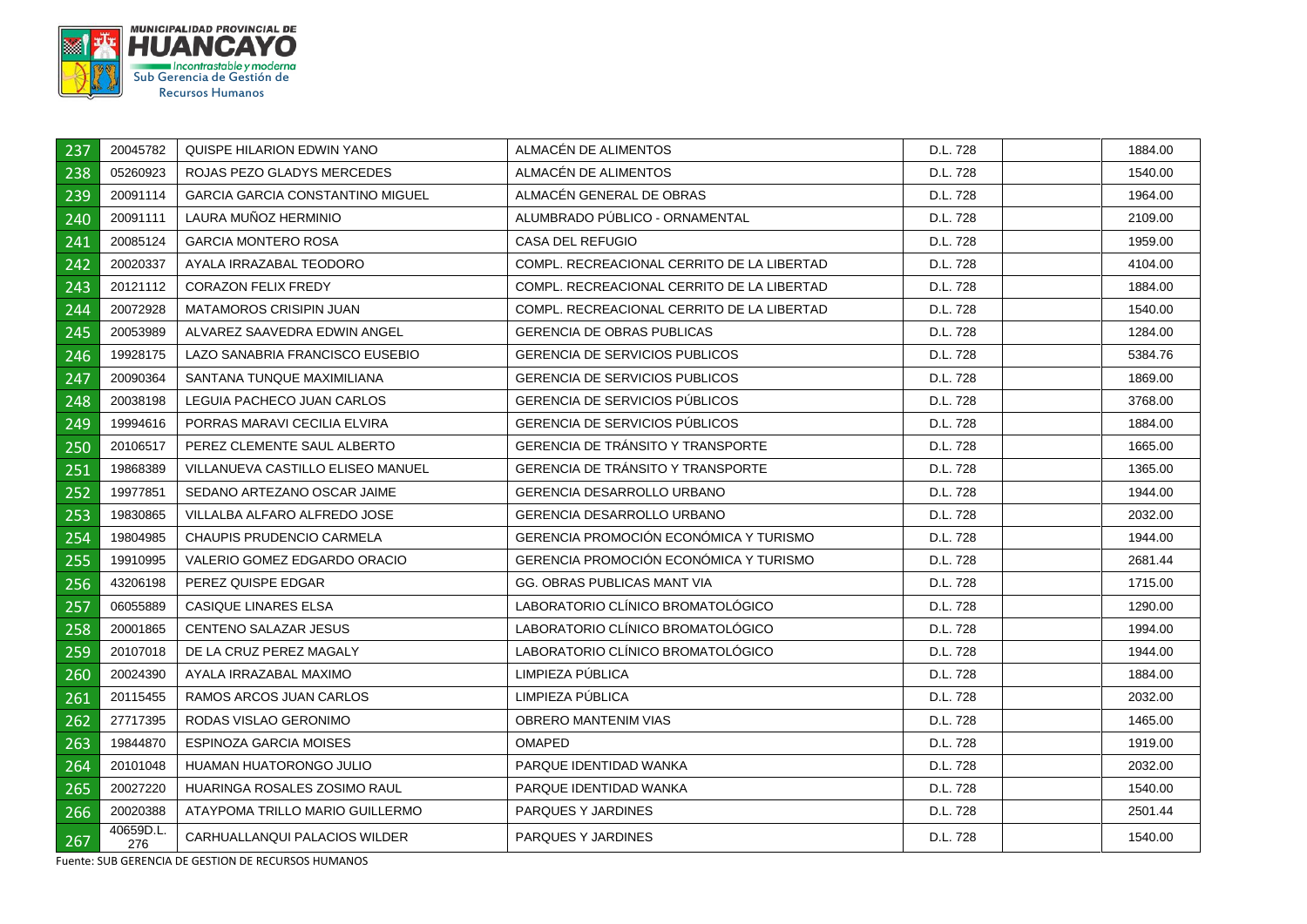

| 268 | 19925649 | CARRASCO ROSALES JAVIER LEONEL     | PARQUES Y JARDINES   | D.L. 728 | 1565.00 |
|-----|----------|------------------------------------|----------------------|----------|---------|
| 269 | 80022209 | CHAMBERGO ROJAS ANTONIO            | PARQUES Y JARDINES   | D.L. 728 | 2692.38 |
| 270 | 20050096 | CHIRINOS ENCISO RUBEN DARIO        | PARQUES Y JARDINES   | D.L. 728 | 2596.16 |
| 271 | 20105620 | CONTRERAS VILCA ROSALINA           | PARQUES Y JARDINES   | D.L. 728 | 1944.00 |
| 272 | 19834918 | <b>COZ GABRIEL ISAAC</b>           | PARQUES Y JARDINES   | D.L. 728 | 1889.00 |
| 273 | 40678702 | CUBA ACUNA REYNALDO MARCELINO      | PARQUES Y JARDINES   | D.L. 728 | 1884.00 |
| 274 | 20066507 | DE LA CRUZ OSNAYO JUAN PAOLINO     | PARQUES Y JARDINES   | D.L. 728 | 2032.00 |
| 275 | 23202249 | ESPINOZA CASTRO FELICIANO          | PARQUES Y JARDINES   | D.L. 728 | 1765.00 |
| 276 | 19991204 | <b>GUTIERREZ PORRAS FAUSTINO</b>   | PARQUES Y JARDINES   | D.L. 728 | 1869.00 |
| 277 | 23716409 | HUAMAN CARBAJAL SILVIA             | PARQUES Y JARDINES   | D.L. 728 | 2581.44 |
| 278 | 20112718 | HURTADO POMA YENI KARINA           | PARQUES Y JARDINES   | D.L. 728 | 1290.00 |
| 279 | 20027331 | LAGOS CUSIPUMA HILDA ISABEL        | PARQUES Y JARDINES   | D.L. 728 | 2442.38 |
| 280 | 41219371 | MALLQUI LIZARRAGA IRMA AMANDA      | PARQUES Y JARDINES   | D.L. 728 | 2151.44 |
| 281 | 19891303 | <b>MATO RAMOS ANSELMO</b>          | PARQUES Y JARDINES   | D.L. 728 | 4888.76 |
| 282 | 01187421 | MONTERO ESTRADA DOMINICA           | PARQUES Y JARDINES   | D.L. 728 | 1365.00 |
| 283 | 20433533 | ORIHUELA SALVADOR EZEQUIEL         | PARQUES Y JARDINES   | D.L. 728 | 1715.00 |
| 284 | 80017696 | POMA SOTO PEDRO RAYMUNDO           | PARQUES Y JARDINES   | D.L. 728 | 2692.38 |
| 285 | 19844223 | PORTA ORIHUELA HERACLEO            | PARQUES Y JARDINES   | D.L. 728 | 1984.00 |
| 286 | 19996831 | QUINTO QUISPE FORTUNATO            | PARQUES Y JARDINES   | D.L. 728 | 1889.00 |
| 287 | 20049492 | QUISPE HILARION NARDA BETTY        | PARQUES Y JARDINES   | D.L. 728 | 2696.16 |
| 288 | 19981017 | QUISPE ORELLANA WALTER ROLANDO     | PARQUES Y JARDINES   | D.L. 728 | 1540.00 |
| 289 | 19840629 | RODRIGUEZ SOCA JOSE LUIS           | PARQUES Y JARDINES   | D.L. 728 | 2617.38 |
| 290 | 19977791 | ROJAS HUARCAYA TEODOSIO            | PARQUES Y JARDINES   | D.L. 728 | 2681.44 |
| 291 | 20070826 | SALCEDO AGUILAR MARCO ANTONIO      | PARQUES Y JARDINES   | D.L. 728 | 2596.16 |
| 292 | 19981764 | SEDANO ARTEZANO WALTER             | PARQUES Y JARDINES   | D.L. 728 | 1540.00 |
| 293 | 19828007 | SEDANO DE LA CRUZ GUILLERMA        | PARQUES Y JARDINES   | D.L. 728 | 1957.00 |
| 294 | 19829117 | SOCUALAYA BAUTISTA ELIZABETH       | PARQUES Y JARDINES   | D.L. 728 | 1869.00 |
| 295 | 19837726 | TOMAIRO ROA JUAN FRANCISCO         | PARQUES Y JARDINES   | D.L. 728 | 1884.00 |
| 296 | 15671082 | <b>TORRES LEON CASIMIRO ANDRES</b> | PARQUES Y JARDINES   | D.L. 728 | 2681.44 |
| 297 | 42895117 | YAURI HUACLES RONALD OLFER         | PARQUES Y JARDINES   | D.L. 728 | 2323.38 |
| 298 | 20032978 | <b>TRUCIOS PARIONA JUAN</b>        | <b>POLIDEPORTIVO</b> | D.L. 728 | 1994.00 |